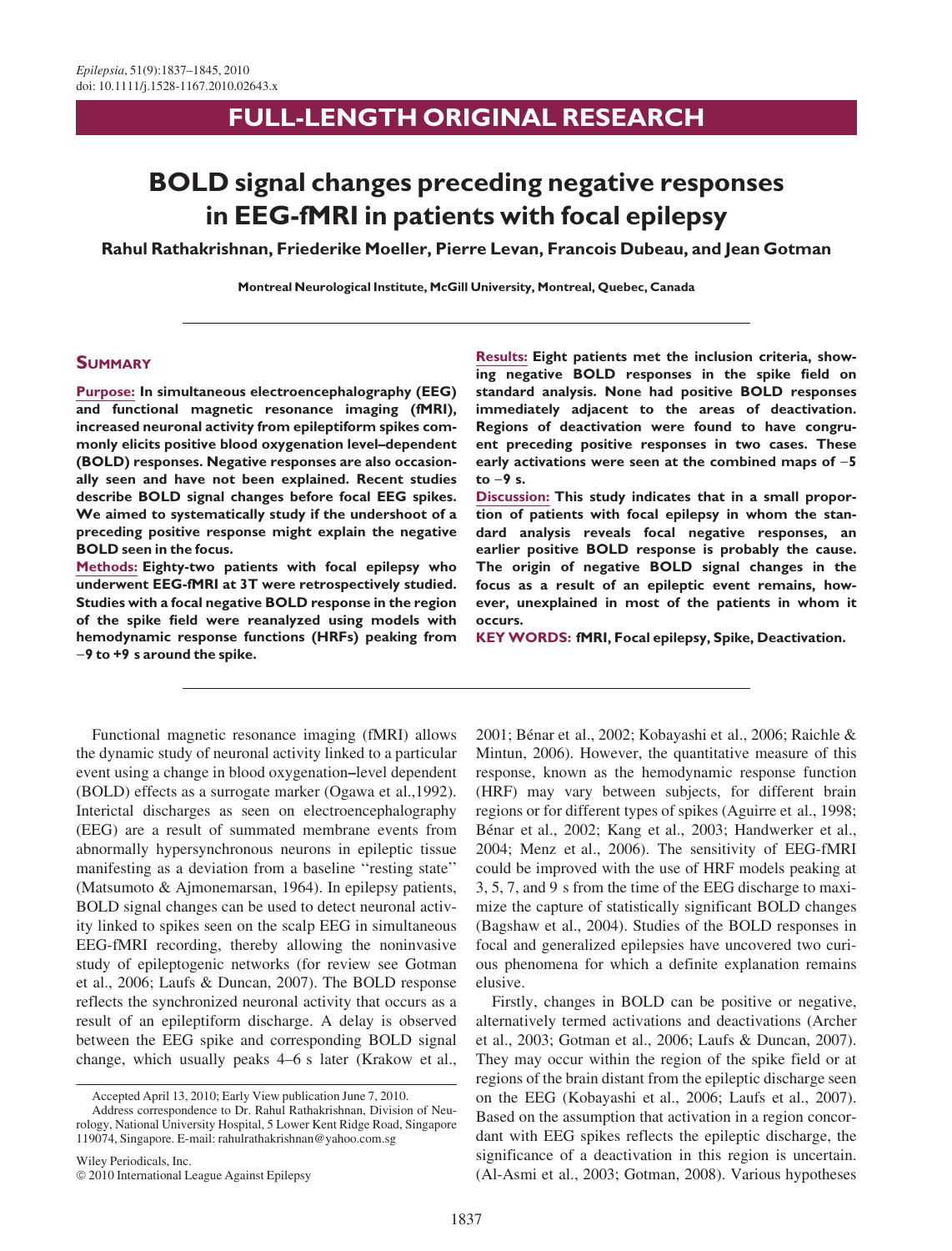have been proposed to explain this phenomenon, such as a vascular ''steal'' phenomenon, disruption of neurovascular coupling, reduced synaptic activity, and  $\gamma$ -aminobutyric acid (GABA)ergic inhibition (Shmuel et al., 2002; Gotman, 2008; Mangia et al., 2009). Deactivations in the ''default pattern'' were commonly found in generalized discharges but also reported for focal discharges (Aghakhani et al., 2004; Hamandi et al., 2006; Laufs et al., 2007) and believed to be a result of a suspension of the baseline state during attentiveness (Raichle et al., 2001; Gotman et al., 2005; Laufs et al., 2007). Focal deactivation within the region of the spike field appears less commonly and is not easily explained. The true incidence of an isolated and concordant deactivation in focal epilepsy remains uncertain.

Secondly, both in focal and generalized epilepsies, patients have been described in whom BOLD signal changes preceded the spikes seen on the scalp EEG and were not detected by the standard analysis (Hawco et al., 2007; Moeller et al., 2008; Jacobs et al., 2009). The findings of preceding hemodynamic changes prior to epileptic activity seen on the scalp EEG are supported by near-infrared spectroscopy (NIRS) studies in humans (Roche-Labarbe et al., 2008) as well as by animal studies, which showed BOLD signal changes several seconds before induced discharges (Mäkiranta et al., 2005; Brevard et al., 2006). By studying the modeled HRFs prior to the spike, Jacobs et al. (2009) demonstrated that a negative BOLD response in the spike field was preceded by a positive response in the same region in 3 of 11 children with focal epilepsy. There was no evidence that the prespike appearances were secondary to any subtle EEG changes. They proposed that these deactivations merely reflect the undershoot following earlier activations. This explanation could shed new light on the understanding of focal negative BOLD responses observed in some patients.

The aim of our study was to determine systematically the incidence of deactivations within the spike fields in a larger group of patients with focal epilepsy. In such patients, we studied the prespike BOLD response to determine if the deactivations were due to a preceding activation in the same region.

# **METHODS**

Eighty-two adult patients with focal epilepsy who underwent 3T EEG-fMRI between October 2006 and April 2009 at the Montreal Neurological Hospital and Institute were identified from a database. Patients with clear interictal EEG discharges and corresponding focal negative BOLD responses within the spike field were included in the study. The spike field (the anatomic region that generated the spike) was estimated at the sublobar level by visual inspection of the EEG. Visual comparison was then made between the estimated spike field and the localization of the BOLD response. Concordance between EEG and fMRI was presumed if a negative BOLD response was noted in a region of the brain that corresponded with the estimated spike field. For example, temporal spikes involving the anterior temporal EEG channels suggested that the spike field was localized to this particular region and that a BOLD response isolated to the posterior temporal lobe was not considered concordant. The following exclusion criteria were applied:

- 1. Generalized or very widespread discharges
- 2. Prolonged bursts of interictal discharges (in order to avoid overlap between consecutive HRFs)
- 3. Deactivations in the ''default mode'' pattern
- 4. Concomitant areas of activation immediately adjacent to the deactivation

Patients provided informed consent in accordance with the requirements of the ethics board at the Montreal Neurological Institute and Hospital.

## Data acquisition

EEG was continuously acquired inside the 3T magnetic resonance imaging (MRI) scanner (Siemens Magnetom Trio, Erlangen, Germany) using 27 MRI-compatible Ag/AgCl electrodes. EEG data were collected using a BrainAmp amplifier (Brain Products, Munich, Germany). A  $1 \times$  $1 \times 1$  mm T<sub>1</sub>-weighted scan was obtained for anatomic localization of the functional data. Functional MRI images of 62 patients were acquired using echo-planar imaging  $(5 \times 5 \times 5$  mm voxels, 25 slices, 64  $\times$  64 matrix, TR/TE =  $1,750/30$  ms, flip angle =  $90^{\circ}$ ) in runs of 200 frames lasting 6 min. An alternate acquisition parameter was used in 20 patients using a different head-coil (3.7 mm isotropic voxels, 33 slices,  $64 \times 64$  matrix, TR/TE = 1,900/25 ms, flip angle =  $70^{\circ}$ ).

#### EEG analysis

The EEG signal was of good quality and processed offline using Brain Vision Analyser software (Brain Products) with correction of the gradient artifact and filtering of the EEG signal (Allen et al., 2000). A 50-Hz low-pass filter was applied to remove the remaining artifact. Independent component analysis was used to extract the ballistocardiogram artifact (Bénar et al., 2003). Epileptiform discharges observed on EEG performed inside and outside the scanner were identical. An experienced neurophysiologist marked and categorized these according to their morphology, location, and duration. The relationship between spike frequency (number of spikes per min of acquisition) and preceding fMRI activation was analyzed with analysis of variance (ANOVA).

#### Standard fMRI analysis

The echo planar imaging (EPI) images were motion corrected by linear six-parameter rigid-body transformations (three translations and three rotations) and smoothed (6-mm full width at half maximum) using the software package from the Brain Imaging Center of the Montreal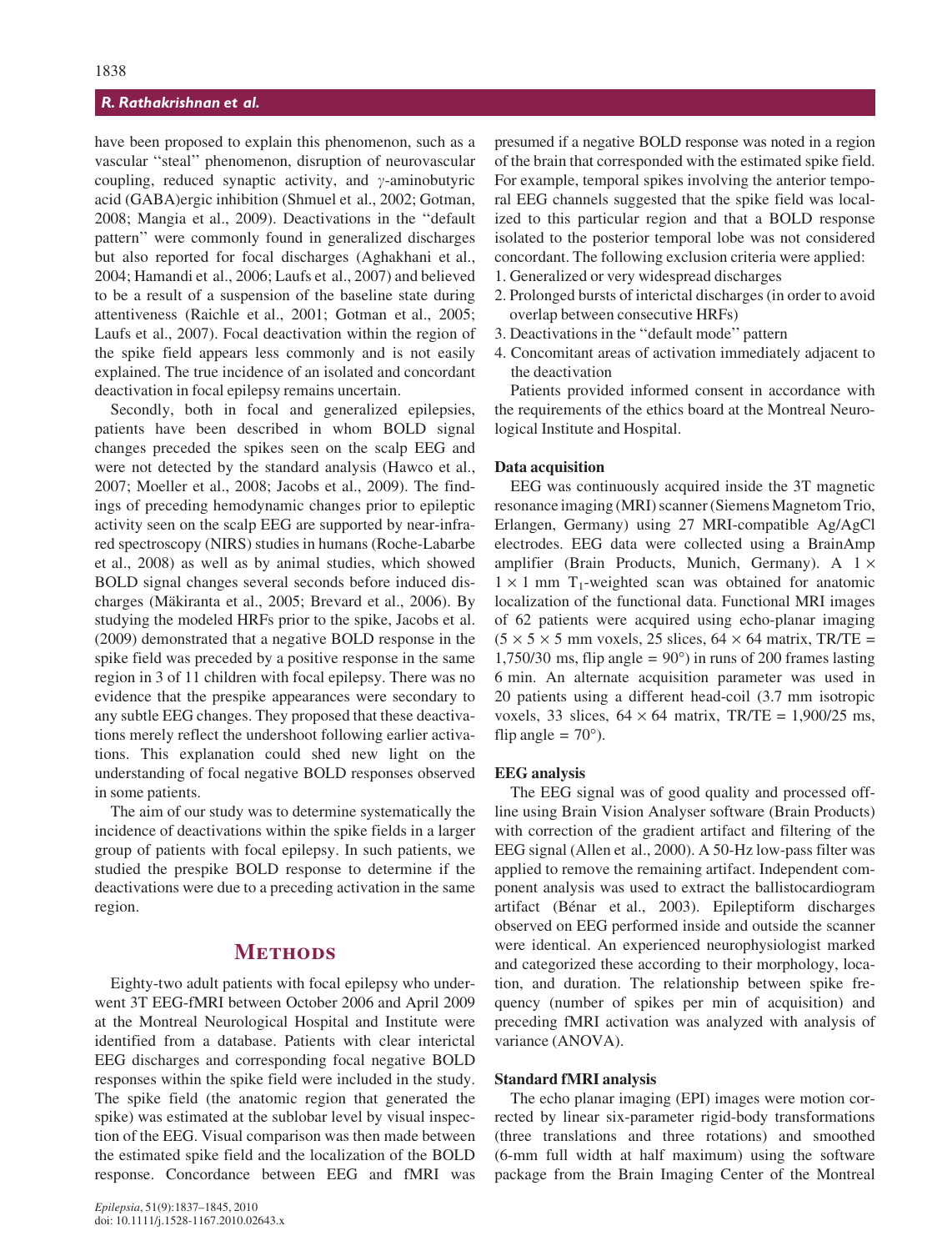Neurological Hospital and Institute (http://www.bic.mni. mcgill.ca/ServicesSoftware/HomePage).

In this standard analysis, maps of the t statistic (t maps) were created using the timing of each event onset in an event-related design (Worsley et al., 2002). At each voxel, the maximum |t| value was taken from four individual t maps created using a general linear model with one of four gamma-shaped (HRFs) with peaks at 3, 5, 7, and 9 s, which were convolved with the duration of the EEG discharge (Bagshaw et al., 2005). Slice timing was taken into account by sampling the modeled BOLD responses at the acquisition times of each slice. EEG-fMRI responses were then classified into positive (activation) and negative (deactivation) BOLD changes. For a response to be considered significant it required a minimum of five contiguous voxels with a  $|t| > 3.1$ , corresponding to  $p = 0.05$  corrected for the multiple comparisons resulting from the number of voxels in the brain and the four HRFs. Six motion correction regressors representing the three translations and three rotations were included in the analysis. Runs with more than 2 mm of motion were excluded from analysis. Anatomic and functional MRIs were coregistered using a rigid transformation (three rotations + three translations).

## fMRI analysis for early BOLD signal changes

Studies that met the inclusion criteria for the focal deactivations in the spike field were reanalyzed using models with gamma-shaped HRFs peaking every 2 s from  $-9$  to  $+9$  s around the spike to investigate possible earlier BOLD responses (see Fig. 1). It was thus possible to investigate the variability in HRF peak latency by computing the response to each of the 10 HRFs in each patient. Peaks were then grouped into early prespike  $[(-9)$  to  $(-5)$ ], prespike  $[(-3)$  to  $(+1)$ ], and postspike  $[ (+3)$  to  $(+9)$ ] clusters as described by Jacobs et al. (2009). The t map in each category was generated using the maximum ltl values of all HRFs involved within that group. The  $(+1)$  HRF is considered "prespike," although its peak occurs 1 s after the spike because the HRF starts to rise before the spike (the rise time is approximately 5.4 s) (Glover, 1999). The (+3) HRF was included in the ''postspike'' group for consistency with previous analyses, and also because it shows very little variation preceding the spike (see Fig. 1). The remaining six HRFs were thus not only earlier than the canonical HRF, but also had their onsets unambiguously earlier than the EEG events. These six HRFs were partitioned into the two subgroups ''early prespike"  $[(-9)$  to  $(-5)$ ] and "prespike"  $[(-3)$  to  $(+1)$ ] to facilitate the interpretation of the results. The t-map results were represented using red–yellow scale corresponding to positive BOLD changes (activation) and blue–white scale corresponding to negative BOLD changes (deactivation).

## HRF calculation

In order to confirm the findings obtained with the gamma analysis, an HRF was calculated in the negative BOLD



response most concordant with the spike field in the postspike map. For this purpose a region of interest (ROI) was defined in the postspike maps, which was then used to select the voxels for the HRF calculation. The shape of the HRF was determined by investigating the voxel with the highest t-value and the surrounding six significantly activated voxels. The average time course in those seven voxels was then fitted by a Fourier basis set of 10 sine–cosine waves over a 50 s time window (from 20 s prior to the EEG spike to 30 s after the spike) (Josephs et al., 1997; Kang et al., 2003).

## **RESULTS**

Eighty-four EEG-fMRI scans from 82 patients with focal epilepsy were reviewed. Interictal activity was localized to the frontal region in 17 patients, temporal in 44, and extrafrontotemporal in 14. In seven patients, the spikes were either multifocal or had a field that involved more than one of the regions described above.

Eight individual patient studies (9.5%) with one spike type each met the inclusion criteria, with focal negative BOLD signal changes concordant with the spike field. Patient details are presented in Table 1. The mean age was 30.25 years (range 20–50 years). The distribution according to the origin of the interictal discharges was as follows: three frontal (22.2% of frontal patients studied), four temporal (6.8%), and one extrafrontotemporal (14.2%). Mean spike rate was 2.9 per min (range 0.22–7.78 min). Seven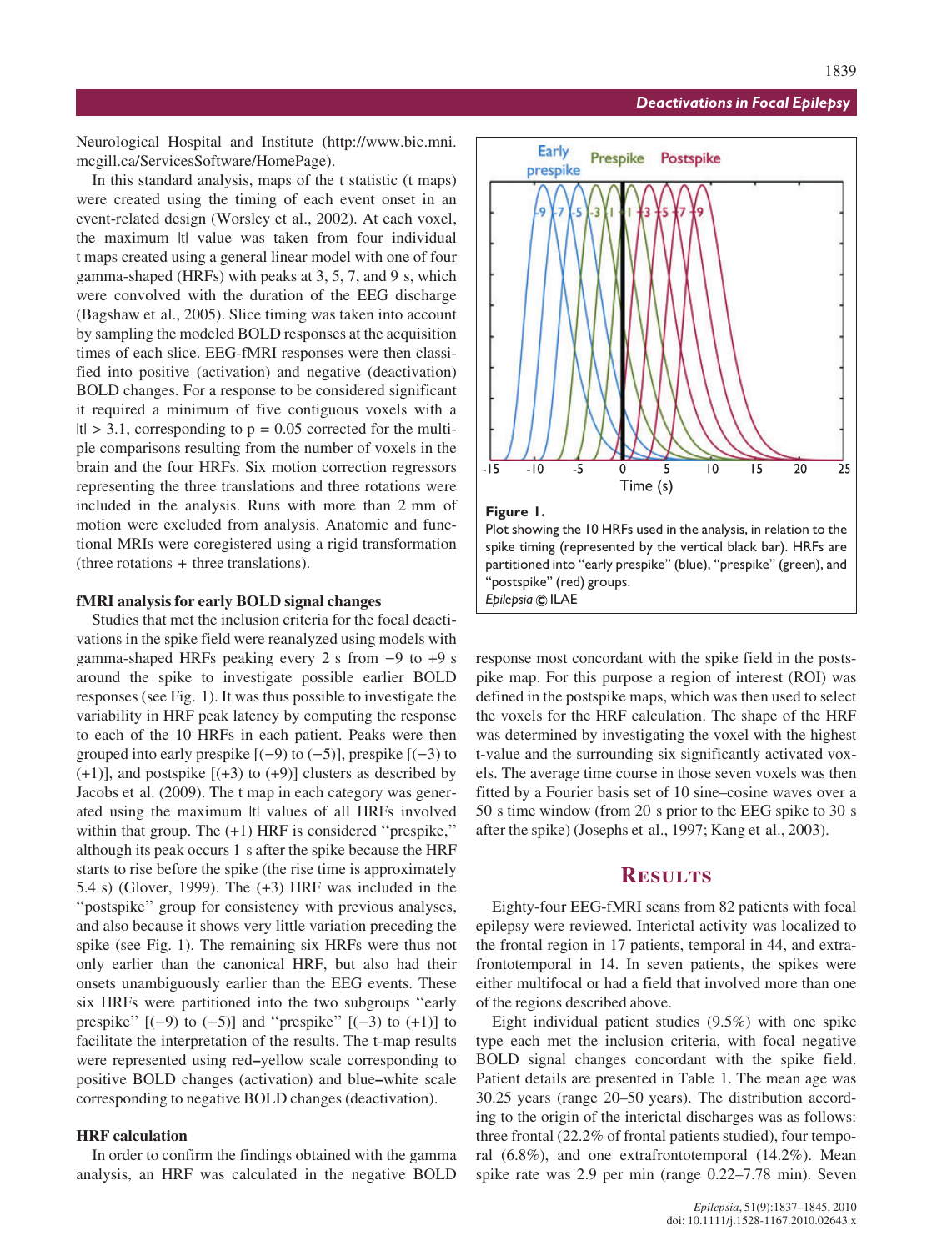|          |                 |                                     |                                                                                     |                                             |                                                                              | Table 1. Clinical information of the patients in whom focal deactivations had been observed using the standard analysis (postspike) |                                                                                |
|----------|-----------------|-------------------------------------|-------------------------------------------------------------------------------------|---------------------------------------------|------------------------------------------------------------------------------|-------------------------------------------------------------------------------------------------------------------------------------|--------------------------------------------------------------------------------|
| Patient  | Age             | Epilepsy                            | Structural MRI                                                                      | EEG spikes                                  | Early prespike (-9) to (-5)                                                  | Prespike (-3) to (+1)                                                                                                               | Postspike (+3) to (+9)                                                         |
|          | ₹               | Temporal                            | Right hippocampal                                                                   | Right anterior and                          | None                                                                         | None                                                                                                                                | Deactivation over right mesial                                                 |
| 2        | 29              | Extra-FTLE                          | Right temporal<br>sclerosis                                                         | midtemporal region<br>Right parietal region | None                                                                         | None                                                                                                                                | Deactivation over right parietal<br>temporal region                            |
| Σ        | 20              | Frontal                             | $\mathsf{\Gamma}_2$ signal abnormality<br>over the left frontal<br>atrophy          | Left frontotemporal<br>region               | None                                                                         | Preceding deactivation inferior left<br>frontal lobe                                                                                | Focal deactivation inferior left<br>frontal lobe<br>region                     |
| 4        | 23              | Frontal                             | dysplasia at right<br>Focal cortical<br>lobe                                        | Right frontocentral<br>region               | None                                                                         | posterior aspect of the right<br>Preceding deactivation over                                                                        | Deactivation over posterior aspect of<br>the right frontal lobe (perilesional) |
| S        | SO              | Frontal                             | Low grade glioma at<br>prerolandic region<br>left frontal lobe                      | Left frontal region                         | Area of activation partially<br>concordant to the                            | Preceding deactivation involving part<br>of inferior region of the left<br>frontal lobe                                             | Focal deactivation seen inferior<br>region of the left frontal lobe            |
| P        | $^{24}$         | Temporal                            | Normal                                                                              | eft anterior temporal                       | left anterior temporal region<br>Preceding deactivation over<br>deactivation | Preceding deactivation over the<br>left anterior temporal region<br>fontal lobe                                                     | Focal deactivation over the left                                               |
| N        | 26              | Temporal                            | Periventricular band<br>heterotopia                                                 | temporal region<br>Left posterior<br>region | Focal activation over the left<br>posterior temporal region                  | None                                                                                                                                | Left posterior temporal deactivation<br>anterior temporal region               |
| $\infty$ | $\overline{30}$ | Frontal                             | hemimegalencephaly<br>Let                                                           | eft frontocentral<br>spikes                 | (concordant)<br>None                                                         | None                                                                                                                                | Focal deactivation over left<br>parasagittal frontal region                    |
|          |                 | FTLE, frontotemporal lobe epilepsy. | The distribution of the prespike and early prespike BOLD in these regions is shown. |                                             |                                                                              |                                                                                                                                     |                                                                                |

patients had identifiable structural abnormalities on the anatomic MRI scans.

Patients 5 and 7 had a preceding activation in the congruent region of focal negative BOLD seen on the standard analysis (see Figs 2 and 3). In both cases these were seen in the early prespike maps. Patient 2 had a preceding activation, but this was not in a congruent region. Three patients (3, 4, and 6) had negative responses prior to the spikes (see Fig. 4). Three patients (1, 2, and 8) did not have any preceding responses in the region of spike field. There was no association between the spike frequencies to particular patterns of preceding BOLD responses (ANOVA, p > 0.05).

In Patient 7, the t-statistics for deactivation and preceding activation were  $-5.6$  and 5.0, respectively. Both were in congruous areas. In Patient 5, the maximum t-statistic for deactivation in the postspike analysis was  $-5.6$  and for activation in the early prespike analysis, 5.3. The areas of maximum activation and deactivation were seen perilesionally and immediately adjacent to each other. No significant BOLD response was seen in the prespike map of Patient 7, whereas a small region of residual deactivation was seen in Patient 5.

The plotted HRF confirmed the results seen in the maps: All HRFs plotted in the negative BOLD responses most concordant with the spike field in the postspike map showed a clear negative peak varying from 4 to 9 s after the spike (see Fig. 5). In patients in whom only deactivations in the early maps were found (Patients 3, 4, and 6) the decrease started before the onset of the spike. In Patient 7 the HRF showed a broad positive peak from  $-9$  to  $-2$  s, followed by a negative peak 7 s after the spike. This is in line with the early activation seen in the prespike map in the area of the negative BOLD response of the postspike map. For Patient 5, the HRF plotted in the negative BOLD response of the postspike map showed a positive peak 2 s before the onset, followed by a negative peak 6 s after the spike. Because the areas of activation in the early prespike map and the deactivation in the postspike map were adjacent to each other, the HRF of the early activation was plotted separately. This showed a broad positive peak starting 9 s before the spike followed by a negative peak 12 s after the spike.

# **DISCUSSION**

This study of 82 patients demonstrates that the occurrence of a focal deactivation in the region of the spike field in adults with focal epilepsies is an uncommon (9.5% of cases) yet consistent phenomenon. This is in accordance with other EEG-fMRI studies in focal epilepsies (Al-Asmi et al., 2003; Bagshaw et al., 2004; Kobayashi et al., 2005, 2006). An EEG-fMRI study at 3T in 11 children with symptomatic and idiopathic focal epilepsy revealed 27.2% incidence of focal deactivations in the spike fields (Jacobs et al., 2009). In another 3T study, similar deactivations were found in 36% of children with only symptomatic focal epilepsy (Jacobs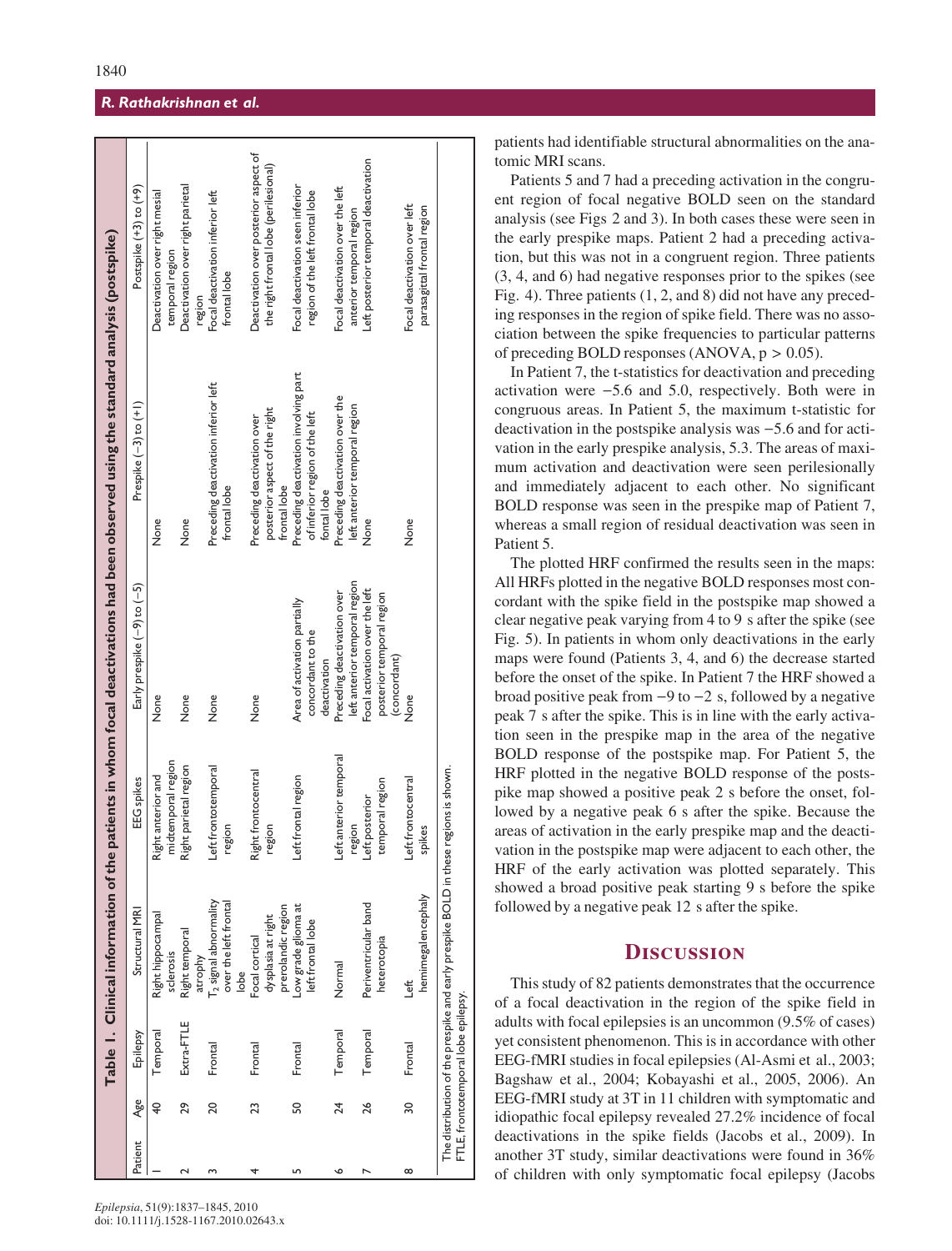

Epilepsia © ILAE

et al., 2007). A clear reason for the higher incidence in younger patient populations has not been elucidated. The effects of age and the circumstances under which such scans are performed (usually under sedation and with predominant sleep activity) might play a contributory role (Jacobs et al., 2007).

The issues of negative BOLD responses and of changes prior to the interictal events are intertwined. Hemodynamic changes prior to interictal discharges on the scalp have been previously described both in animal studies (Mäkiranta et al., 2005; Brevard et al., 2006) and humans in fMRI and NIRS studies (Hawco et al., 2007; Moeller et al., 2008; Roche-Labarbe et al., 2008; Jacobs et al., 2009). However, the pathophysiologic mechanisms of this phenomenon are still insufficiently understood. It was postulated that the early BOLD responses might reflect preliminary processes occurring at the neuronal level that are invisible at the time of the scalp EEG (Mäkiranta et al., 2005). This hypothesis is plausible, as not all spike activity is visible on the scalp, especially if it originated in deep structures or involves only a small cortical area (Tao et al., 2005). In our study, there was partial overlap between the concordant areas of deactivation and preceding activation. It is possible that a metabolic change occurred before the epileptiform activity was detected on the surface. Jacobs et al. (2009) showed that the

BOLD changes seen prior to the spike are not the result of subtle EEG changes that occurred in the seconds preceding the spike. Simultaneous EEG-fMRI using intracranial electrodes might be able to answer this question, however, this method is currently in preliminary stages (Cunningham et al., 2008).

Our study of BOLD responses prior to the spikes suggests that 25% of focal deactivations are preceded by earlier activations. We limited our analysis to HRFs peaking 9 s prior to the spike, since earlier studies have shown BOLD signal changes in this time window prior to the discharges (Hawco et al., 2007; Moeller et al., 2008; Jacobs et al., 2009). However, it cannot be excluded that BOLD signal changes even earlier than 9 s prior to the discharges might occur. In this study, the HRF plots using the Fourier method were used to confirm our findings based on analysis with gamma functions. Indeed, using the Fourier fits, positive peaks occurring earlier than  $-9$  s were seen in Patients 1 and 2 (see Fig. 5). The significance of these is uncertain and merits further investigation.

Jacobs et al. (2009) demonstrated a preceding activation in all three of their cases that had a focal deactivation in the spike field. They proposed that the negative response may represent an undershoot of the earlier positive response occurring before the spike. This is an explanation for only a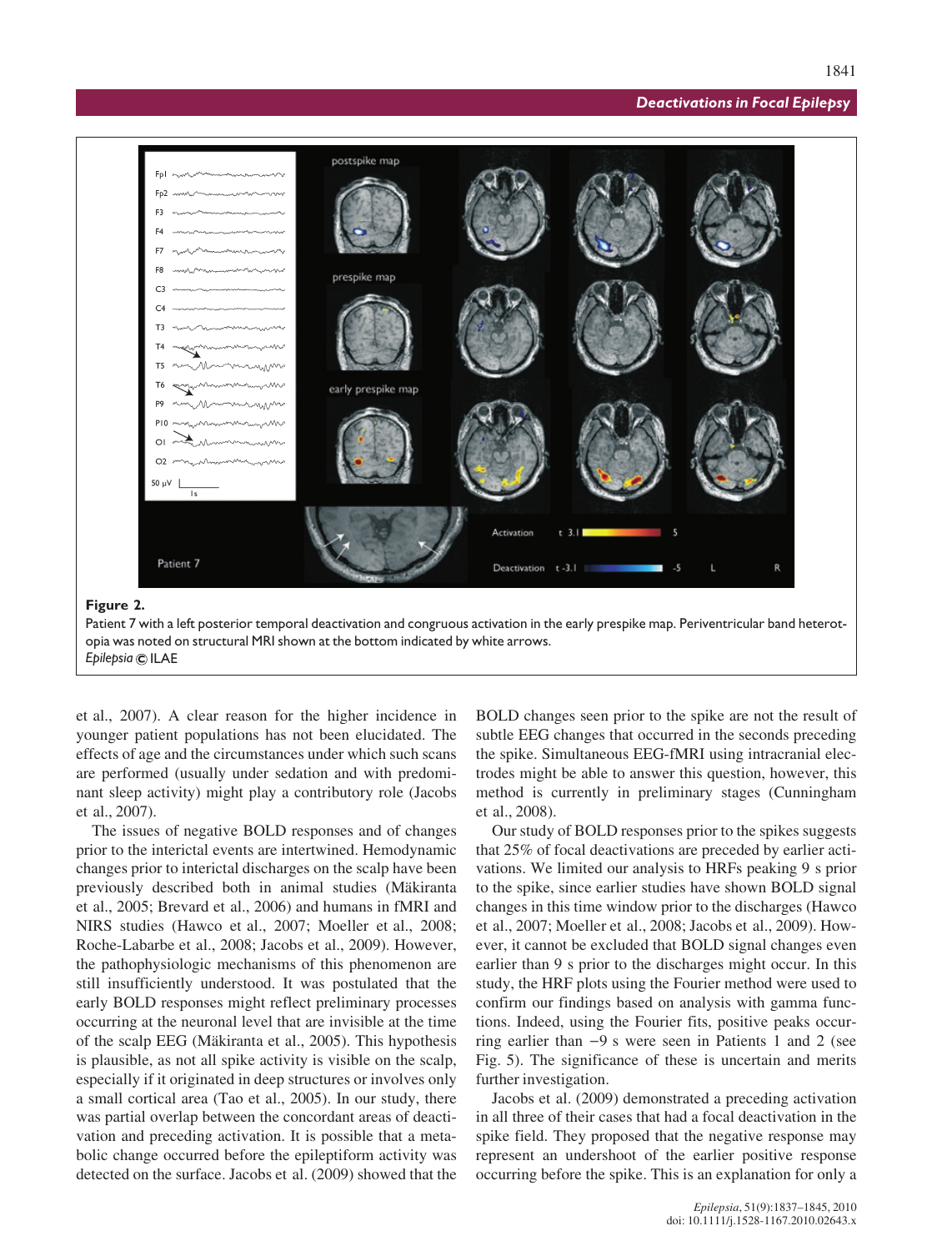

# Figure 3.

Patient 5 with a focal left frontal deactivation (red arrows) and a preceding partially congruous activation in the early prespike map, visible notably in the coronal plane. Structural MRI revealed a lesion involving the left frontal lobe that was pathologically diagnosed to be a low grade glioma. Epilepsia © ILAE



## Figure 4.

Patient 4 with a right frontal deactivation. A preceding deactivation was seen in the prespike map. Focal cortical dysplasia at the right frontal lobe was observed on MRI (indicated in white arrows). Epilepsia © ILAE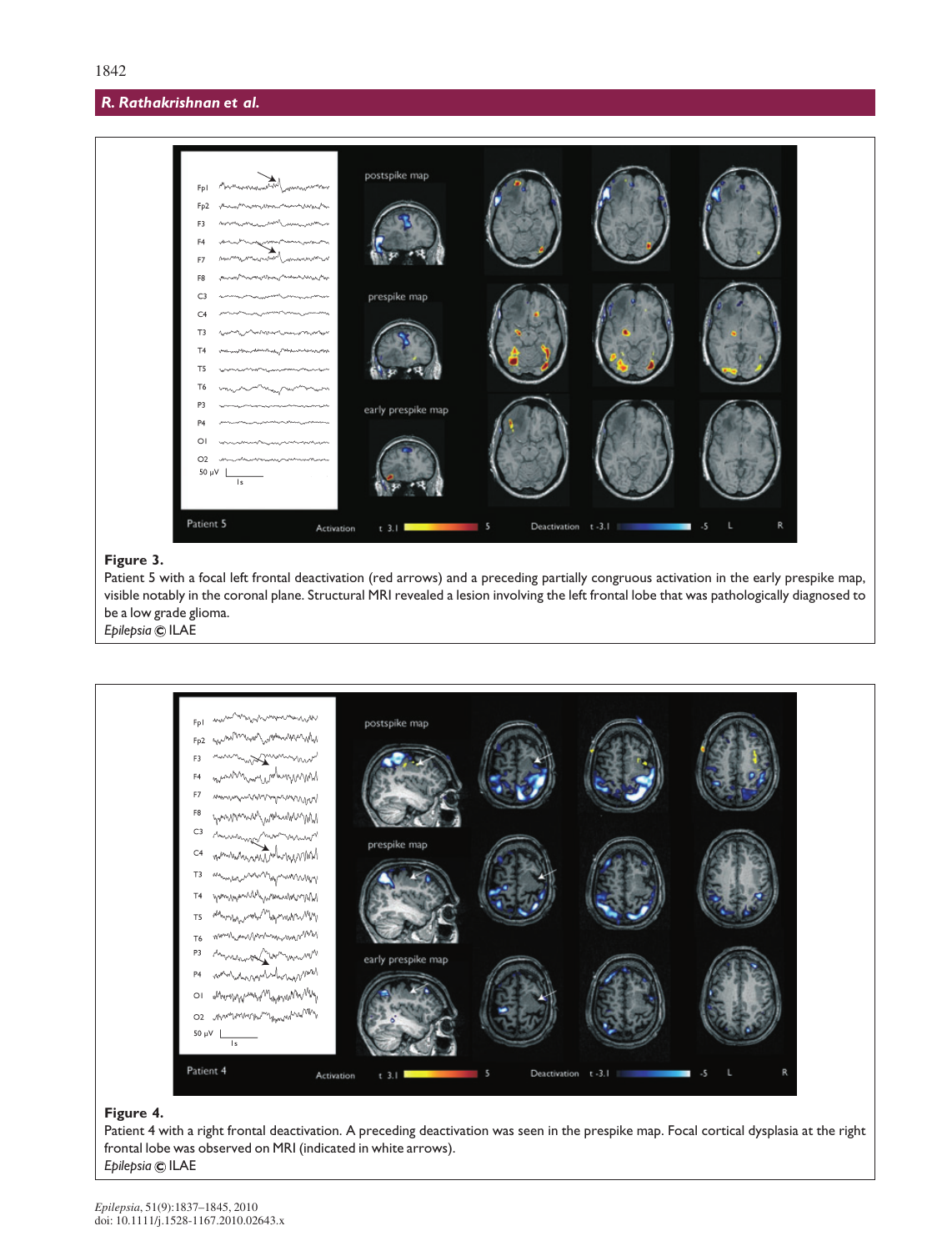

vation was also plotted in Patient 5 in whom the activation seen in the early prespike map was immediately adjacent to the deactivation in the postspike map. Peak times are indicated by red arrows. Please note that the amplitude scales of BOLD signal changes were adjusted to the HRF and vary from patient to patient. Epilepsia © ILAE

minority of cases in our study. There were no distinguishing clinical or EEG features between these patients and others in whom a preceding positive response was not observed. The disparity between the studies may be related to the different patient populations: Jacobs et al. studied children with idiopathic and symptomatic focal epilepsy. In adults with symptomatic and cryptogenic focal epilepsy as per our study, the question remains: What causes a focal deactivation in the epileptogenic area when it is not the undershoot

of an earlier activation?

The areas of focal deactivations we observed were in the region of the spike field and did not contain any activation. In physiologic studies, a negative BOLD response has been correlated with neuronal inhibition and a decrease in neuronal activity. (Chatton et al., 2003; Shmuel et al., 2006). Extending this observation to our study, it would suggest that in some cases, decreases in neuronal activity occur within epileptogenic tissue. Whereas inhibition could be the synchronizing factor that gives rise to the discharge, the discharge itself consists of actively firing neurons resulting from synchronized excitation. It is, therefore, less likely that deactivations are the direct result of neuronal inhibition.

Structural changes may result in compromised local cerebral blood flow and possibly cause a decreased BOLD signal (Sakatani et al., 2007). The extent of the role of structural abnormalities contributing to focal spike-relevant deactivations in epilepsy is uncertain, although it does not appear to be the primary cause. In our study, focal regions of deactivation were observed despite relatively diffuse structural abnormalities (Patients 7 and 8). One patient had a normal anatomic scan (Patient 6). Furthermore, this phenomenon was also observed in idiopathic focal epilepsy, where characteristically there is no demonstrable anatomic lesion (Jacobs et al., 2009).

Another possible explanation involves the interpretation of the fMRI signal. A positive BOLD represents increased oxyhemoglobin content (Ogawa et al., 1992). This is a paradoxical result of a disproportionate increase in regional cerebral blood flow and volume relative to the oxygen demand (Raichle & Mintun, 2006). The opposite holds true for negative responses (Shmuel et al., 2006). Various hypotheses have been cited to explain negative BOLD responses, which include a dysregulated neurovascular coupling in abnormal tissue, a vascular steal phenomenon, or a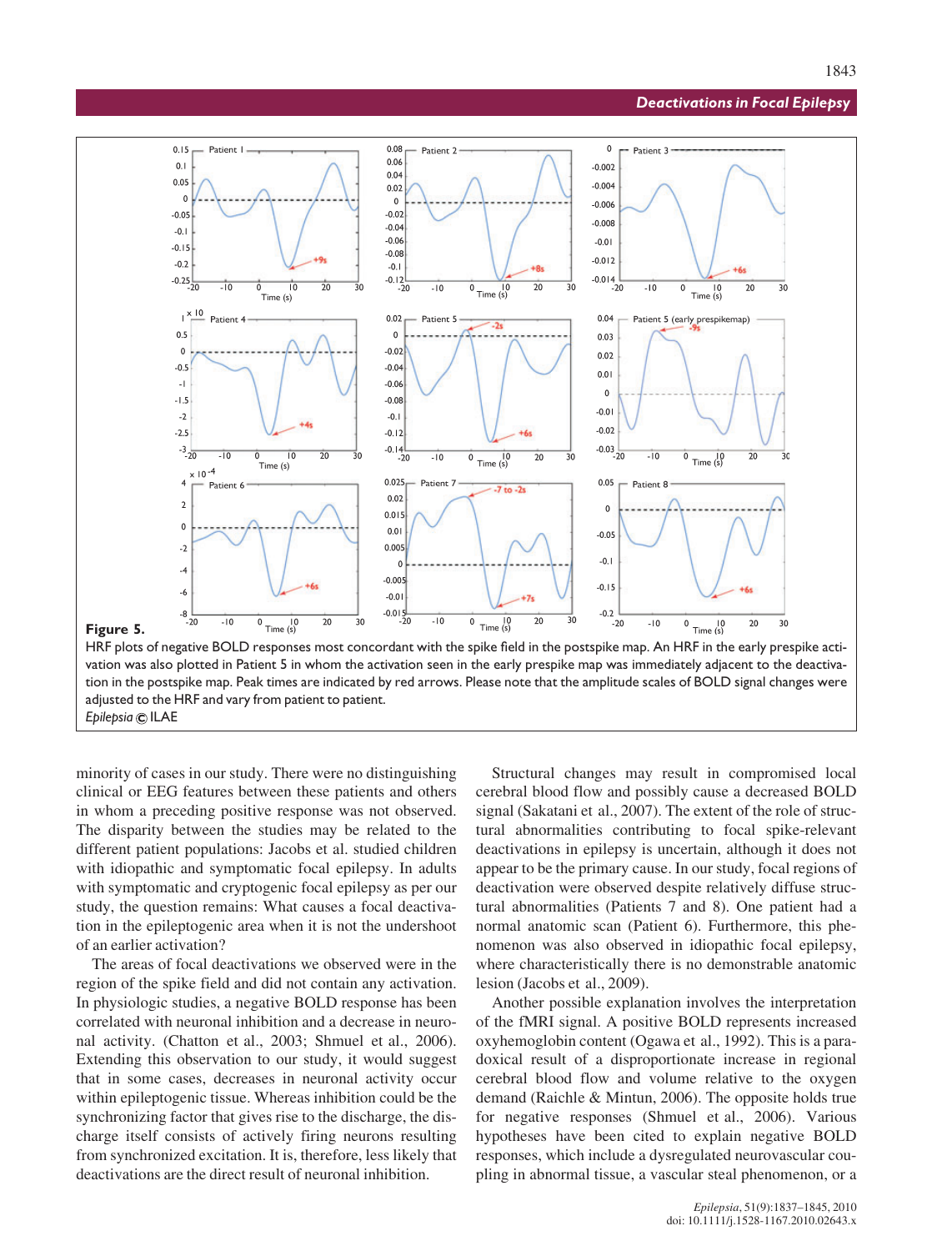primarily neuronal mechanism via a decrease in neuronal activity (Harel et al., 2002; Shmuel et al., 2006; Schridde et al., 2008). However, Schridde et al. (2008) demonstrated the occurrence of a sustained negative BOLD signal during increased neuronal activity. This is caused by a lesser degree of mismatch between cerebral blood flow and oxygen consumption, emphasizing that BOLD involves complex interactions among metabolic, hemodynamic, and neuronal parameters (Raichle & Mintun, 2006; Mangia et al., 2009). In addition, a true baseline in fMRI has not been identified, as BOLD does not remain constant (Raichle & Mintun, 2006; Shulman et al., 2007). What is visually observed as a focal change in BOLD is merely the deviation from an arbitrary ''resting state'' (Shulman et al., 2007). For these reasons, the physiologic correlate of a focal deactivation in epileptogenic tissue remains uncertain and caution should be exercised when interpreting such signals.

# **CONCLUSION**

Focal EEG-fMRI deactivations concordant to the spike fields are an uncommon but consistent phenomenon in adults with focal epilepsy. These are explained by a preceding positive response in only a minority of cases. For the remainder, the explanation remains uncertain. However, recent discoveries related to neuronal metabolism and energetics suggest that these negative BOLD responses are more complex and should not be assumed to be simply an indicator of neuronal suppression. Further studies incorporating blood flow measurements and intracranial EEG within these regions may further our understanding of this phenomenon.

# **ACKNOWLEDGMENTS**

This work was supported by the Canadian Institutes of Health Research (CIHR) grant MOP-38079. Pierre LeVan was supported by the Canadian National Science and Engineering Research Council (NSERC). We thank Natalja Zazubovits and Francesca Pittau for helping to collect and analyze the data.

# **DISCLOSURE**

We confirm that we have read the Journal's position on issues involved in ethical publication and affirm that this report is consistent with those guidelines. None of the authors has any conflict of interest to disclose.

# **REFERENCES**

- Aghakhani Y, Bagshaw AP, Benar CG, Hawco C, Andermann F, Dubeau F, Gotman J. (2004) fMRI activation during spike and wave discharges in idiopathic generalized epilepsy. Brain 127:1127–1144.
- Aguirre G, Zarahn E, D'Esposito M. (1998) The variability of human, BOLD hemodynamic responses. Neuroimage 8:360–369.
- Al-Asmi A, Bénar CG, Gross DW, Khani YA, Andermann F, Pike B, Dubeau F, Gotman J. (2003) fMRI activation in continuous and spiketriggered EEG-fMRI studies of epileptic spikes. Epilepsia 44:1328– 1339.
- Allen PJ, Josephs O, Turner R. (2000) A method for removing imaging artifact from continuous EEG recorded during functional MRI. Neuroimage 12:230–239.
- Archer JS, Abbott DF, Waites AB, Jackson GD. (2003) fMRI ''deactivation'' of the posterior cingulate during generalized spike and wave. Neuroimage 20:1915–1922.
- Bagshaw AP, Aghakhani Y, Bénar CG, Kobayashi E, Hawco C, Dubeau F, Pike GB, Gotman J. (2004) EEG-fMRI of focal epileptic spikes: analysis with multiple haemodynamic functions and comparison with gadolinium-enhanced MR angiograms. Hum Brain Mapp 22:179– 192.
- Bagshaw AP, Hawco C, Bénar CG, Kobayashi E, Aghakhani Y, Dubeau F, Pike GB, Gotman J. (2005) Analysis of the EEG-fMRI response to prolonged bursts of interictal epileptiform activity. Neuroimage 24:1099–1112.
- Bénar CG, Gross DW, Wang Y, Petre V, Pike B, Dubeau F, Gotman J. (2002) The BOLD response to interictal epileptiform discharges. Neuroimage 17:1182–1192.
- Bénar C, Aghakhani Y, Wang Y, Izenberg A, Al-Asmi A, Dubeau F, Gotman J. (2003) Quality of EEG in simultaneous EEG-fMRI for epilepsy. Clin Neurophysiol 114:569–580.
- Brevard ME, Kulkarni P, King JA, Craig FF. (2006) Imaging the neuronal substrates involved in the genesis of Pentylenetetrazol-induced seizures. Epilepsia 47:745–754.
- Chatton JY, Pellerin L, Magistretti PJ. (2003) GABA uptake into astrocytes is not associated with significant metabolic cost: implications for brain imaging of inhibitory transmission. Proc Natl Acad Sci USA 100:12456–12461.
- Cunningham CJ, Badawy R, Zaamout MF, Jensen EJ, Pittman DJ, Goodyear BG, Federico P. (2008) Successful integration of intracranial EEG and functional MRI at 3 Tesla. Epilepsia 49(suppl 7):390.
- Glover GH. (1999) Deconvolution of impulse response in event-related BOLD fMRI. Neuroimage 9:416–429.
- Gotman J, Grova C, Bagshaw A, Kobayashi E, Aghakhani Y, Dubeau F. (2005) Generalized epileptic discharges show thalamocortical activation and suspension of the default state of the brain. Proc Natl Acad Sci USA 102:15236–15240.
- Gotman J, Kobayashi E, Bagshaw AP, Bénar CG, Dubeau F. (2006) Combining EEG and fMRI: a multimodal tool for epilepsy research. J Magn Reson Imaging 23:906–920.
- Gotman J. (2008) Epileptic networks studied with EEG-fMRI. Epilepsia 49(suppl 3):42–51.
- Hamandi K, Salek-Haddadi A, Laufs H, Liston A, Friston K, Fish DR, Duncan JS, Lemieux L. (2006) EEG-fMRI of idiopathic and secondarily generalized epilepsies. Neuroimage 31:1700–1710.
- Handwerker DA, Ollinger JM, D'Esposito M. (2004) Variation of BOLD hemodynamic responses across subjects and brain regions and their effects on statistical analyses. Neuroimage 21:1639–1651.
- Harel N, Lee SP, Nagaoka T, Kim DS, Kim SG. (2002) Origin of negative blood oxygenation level-dependent fMRI signals. J Cereb Blood Flow Metab 22:908–917.
- Hawco CS, Bagshaw AP, Lu Y, Dubeau F, Gotman J. (2007) BOLD changes occur prior to epileptic spikes seen on scalp EEG. Neuroimage 35:1450–1458.
- Jacobs J, Kobayashi E, Boor R, Muhle H, Stephan W, Hawco C, Dubeau F, Jansen O, Stephani U, Gotman J, Siniatchkin M. (2007) Hemodynamic responses to interictal epileptiform discharges in children with symptomatic epilepsy. Epilepsia 48:2068–2078.
- Jacobs J, Levan P, Moeller F, Boor R, Stephani U, Gotman J, Siniatchkin M. (2009) Hemodynamic changes preceding the interictal EEG spike in patients with focal epilepsy investigated using simultaneous EEG-fMRI. Neuroimage 45:1220–1231.
- Josephs O, Turner R, Friston KJ. (1997) Event-related fMRI. Hum Brain Mapp 5:243–248.
- Kang JK, Bénar C, Al-Asmi A, Khani YA, Pike GB, Dubeau F, Gotman J. (2003) Using patient-specific hemodynamic response functions in combined EEG-fMRI studies in epilepsy. Neuroimage 20:1162–1170.
- Kobayashi E, Bagshaw AP, Jansen A, Andermann F, Andermann E, Gotman J, Dubeau F. (2005) Intrinsic epileptogenicity in polymicrogyric cortex suggested by EEG-fMRI BOLD responses. Neurology 64: 1263–1266.